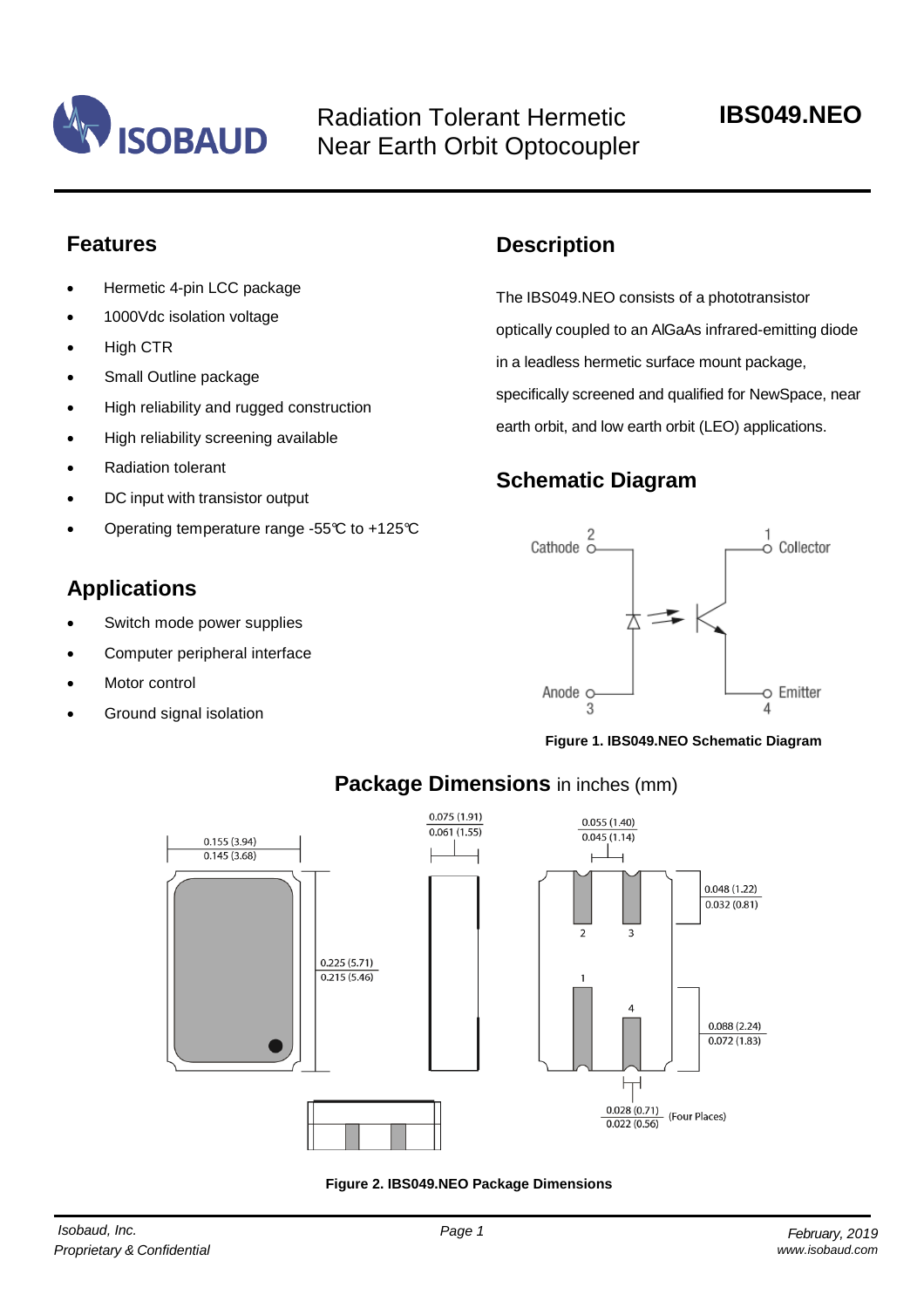

## **Absolute Maximum Rating at 25<sup>o</sup>C** (Note 1)

| <b>Symbol</b>          | <b>Parameters</b>                          | <b>Ratings</b>     | <b>Units</b> | <b>Notes</b>   |  |  |
|------------------------|--------------------------------------------|--------------------|--------------|----------------|--|--|
| <b>V</b> <sub>DC</sub> | <b>Isolation voltage</b>                   | $-1000$ to $+1000$ | V            | $\overline{2}$ |  |  |
| <b>TOPR</b>            | Operating temperature                      | $-55$ to $+125$    | $\circ$ C    |                |  |  |
| Tstg                   | Storage temperature                        | $-65$ to $+150$    | $\circ$ C    |                |  |  |
| Tsol                   | Soldering temperature (10 seconds maximum) | 240                | $\rm ^{o}C$  |                |  |  |
| <b>Emitter</b>         |                                            |                    |              |                |  |  |
| $P_D$                  | Emitter power dissipation                  | 60                 | mW           | 3              |  |  |
| IF.                    | Forward current                            | 40                 | mA           |                |  |  |
| <b>I</b> F(TRANS)      | Peak transient current (≤1µs P.W.,300pps)  | 1                  | A            |                |  |  |
| $V_{R}$                | Reverse voltage                            | $\overline{c}$     | V            |                |  |  |
| <b>Detector</b>        |                                            |                    |              |                |  |  |
| $P_D$                  | Detector power dissipation                 | 300                | mW           | 4              |  |  |
| VCE                    | Collector-Emitter Voltage                  | 60                 | V            |                |  |  |
| $V_{EC}$               | <b>Emitter-Collector Voltage</b>           | 5                  | V            |                |  |  |
| $_{\rm lcc}$           | <b>Continuous Collector Current</b>        | 50                 | mA           |                |  |  |

#### **Notes**

1. When using this product, please observe the absolute maximum ratings. Only one parameter may be set at the limit to ensure no damage to the device. Exceeding any of the limits listed here may damage the device.

2. Measured between input pins 1, and 4 shorted together, and output pins 2 and 3 shorted together.  $T_A = 25^{\circ}$ C and duration = 1sec.

3. Linear derating factor: 1.0 mW/°C above 65°C

4. Linear derating factor: 3.0 mW/°C above 25°C

#### **ESD Precaution**

Please be advised that normal static precautions should be taken in the handling and assembly of this device to prevent damage or degradation which may be induced by electrostatic discharge (ESD).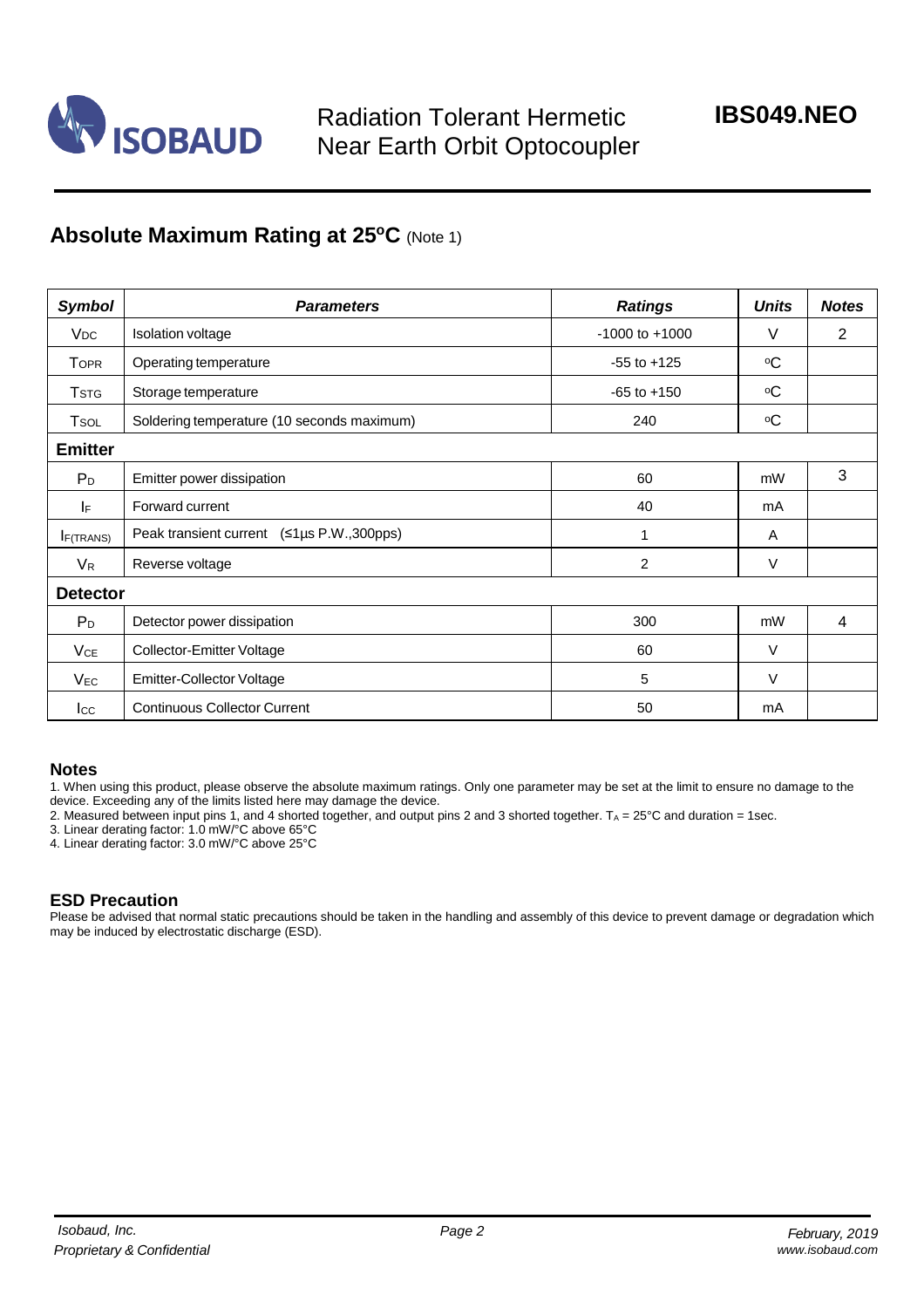

## **Electrical Characteristics** *<sup>T</sup><sup>A</sup> <sup>=</sup> 25°C (unless otherwise specified)* (Note 1)

### **Emitter Characteristics**

| <b>Symbol</b> | <b>Parameters</b>      | <b>Test Conditions</b>              | Min                      | Max | <b>Units</b> | <b>Notes</b> |
|---------------|------------------------|-------------------------------------|--------------------------|-----|--------------|--------------|
| $V_F$         | Forward Voltage        | IF=10mA, $T_A = -55^{\circ}C$       | 1.4                      | 2.0 | V            |              |
|               |                        | $I_F=10mA$                          | 1.2                      | 1.8 | V            |              |
|               |                        | $I_F = 10mA$ , $T_A = 100^{\circ}C$ | 1.1                      | 1.7 | V            |              |
| <b>I</b> R    | <b>Reverse Current</b> | $V_R = 2V$                          | $\overline{\phantom{0}}$ | 100 | μA           |              |

#### **Detector Characteristics**

| <b>Symbol</b>           | <b>Parameters</b>                         | <b>Test Conditions</b>                                     | Min           | <b>Max</b>               | <b>Units</b> | <b>Notes</b> |
|-------------------------|-------------------------------------------|------------------------------------------------------------|---------------|--------------------------|--------------|--------------|
| <b>BV<sub>CEO</sub></b> | Collector-Emitter Breakdown Voltage       | $lce = 1mA$                                                | 60            | ۰                        | V            |              |
| <b>BV<sub>ECO</sub></b> | Emitter-Collector Breakdown Voltage       | $I_{EB} = 100 \mu A$                                       | 5             | $\overline{\phantom{0}}$ | V            |              |
| <b>IC ON</b>            | Collector Current, On-state               | $V_{CE} = 5V$ , I <sub>F</sub> =1mA                        | 2             | $12 \overline{ }$        | mA           |              |
|                         |                                           | $V_{CE}$ = 5V, I <sub>F</sub> =2mA, T <sub>A</sub> = -55°C | 2.8           |                          | mA           |              |
|                         |                                           | $V_{CE}$ = 5V, I <sub>F</sub> =2mA, T <sub>A</sub> = 100°C | $\mathcal{P}$ | $\overline{\phantom{0}}$ | mA           |              |
| ICE OFF                 | Collector-Emitter Dark Current, Off-state | $VCF = 20V$                                                |               | 100                      | nA           |              |
|                         |                                           | $V_{CE} = 20V$ , $T_{A} = 100^{\circ}C$                    |               | 100                      | μA           |              |

### **Transfer Characteristics**

| Symbol          | <b>Parameters</b>                           | <b>Test Conditions</b>                   | Min       | Max | Units | <b>Notes</b> |
|-----------------|---------------------------------------------|------------------------------------------|-----------|-----|-------|--------------|
| VCE(SAT)        | <b>Collector-Emitter Saturation Voltage</b> | $I_F$ = 2mA, $I_C$ = 2mA                 |           | 0.3 |       |              |
| R <sub>IO</sub> | <b>Isolation Resistance</b>                 | $V_{\text{IO}} = \pm 1000 V_{\text{DC}}$ | $10^{11}$ | -   | Ω     |              |
| Cıo             | <b>Isolation Capacitance</b>                | $f = 1$ MHz, $V_{IO} = 0V_{DC}$          |           |     | рF    | ⌒            |

### **Switching Characteristics**

| <b>Symbol</b> | <b>Parameters</b> | <b>Test Conditions</b>         | Min | Max | Units | <b>Notes</b> |
|---------------|-------------------|--------------------------------|-----|-----|-------|--------------|
|               | Rise Time         | IF= 10mA, Vcc= 10V, RL= 100Ω L | -   | 25  | μs    |              |
|               | <b>Fall Time</b>  |                                |     | 25  |       |              |

#### **Notes**

1. Performance guaranteed only under conditions listed in above tables.

2. Measured between input pins 1, and 4 shorted together, and output pins 2 and 3 shorted together.  $T_A = 25^{\circ}$ C and duration = 1sec.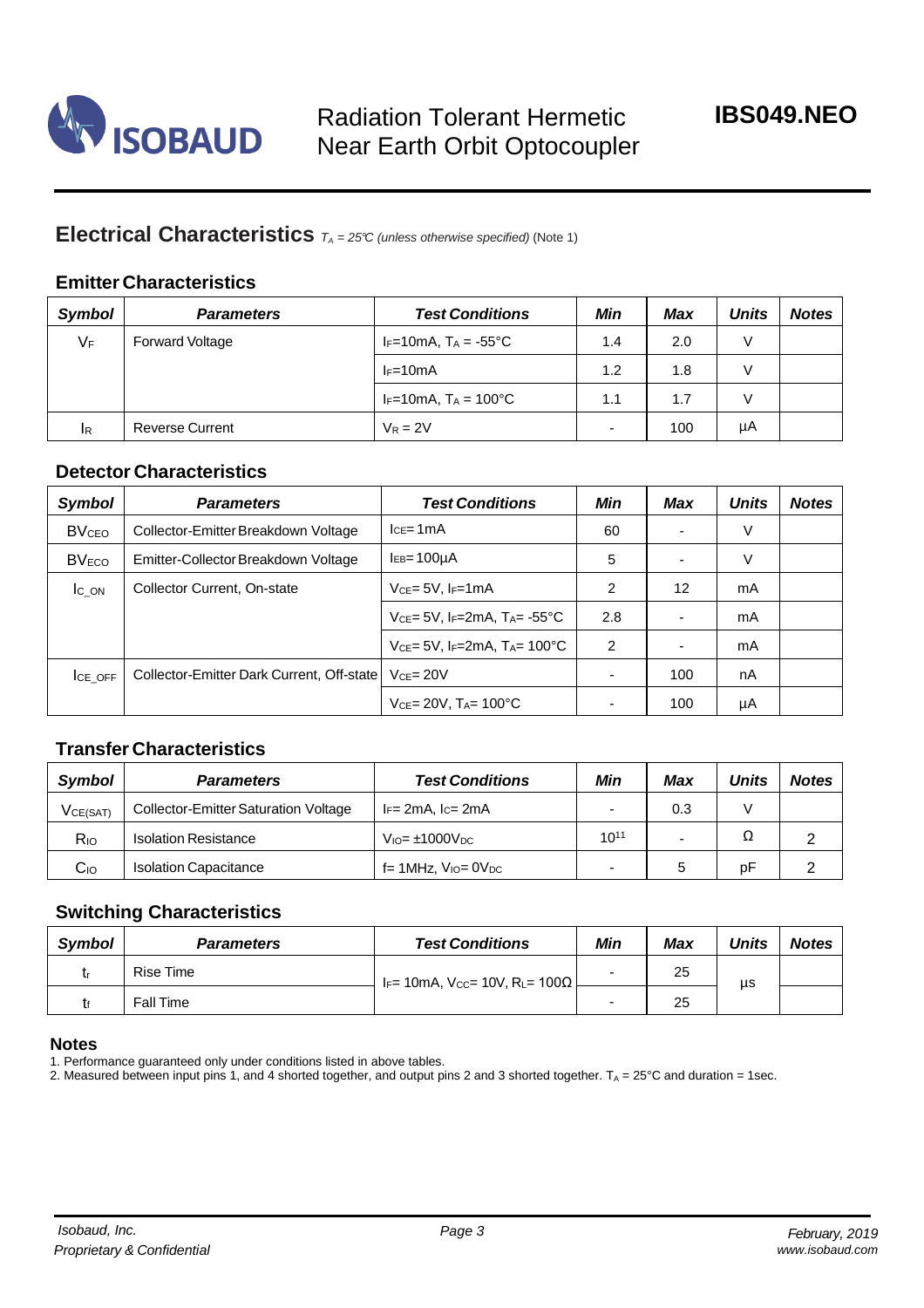

Radiation Tolerant Hermetic Near Earth Orbit Optocoupler

# **IBS049.NEO**

# **Typical Characteristic Curves**







**Figure 3. Forward Current vs Forward Voltage Figure 4. Collector Current vs Forward Current**